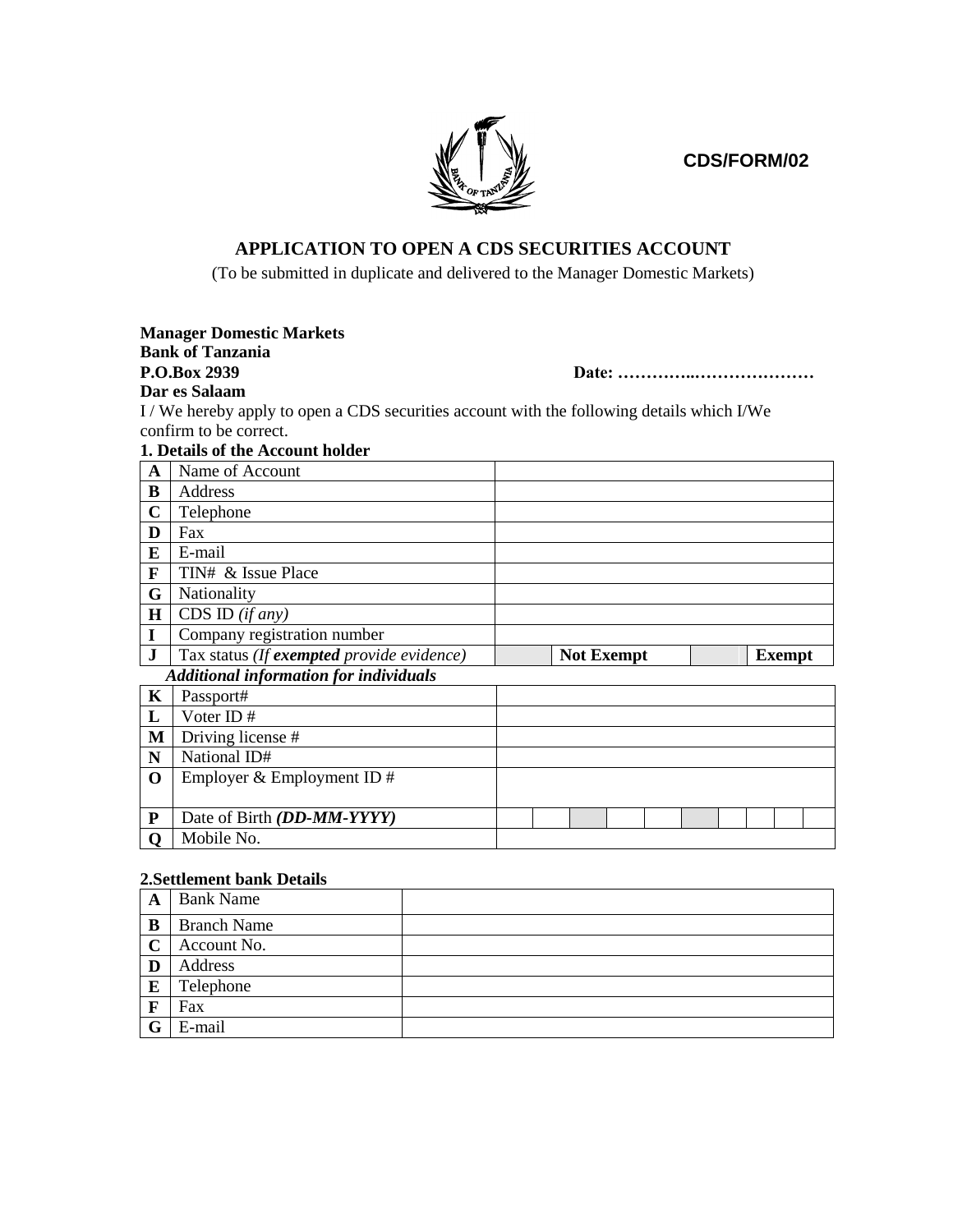## **3. Persons authorized to operate the CDS securities account**

|        |                | <b>Name of Authorized Signatory</b> |                    | <b>Specimen Signature</b> |
|--------|----------------|-------------------------------------|--------------------|---------------------------|
|        | <b>Surname</b> | <b>First name</b>                   | <b>Middle</b> name |                           |
| A      |                |                                     |                    |                           |
| B      |                |                                     |                    |                           |
| $\sim$ |                |                                     |                    |                           |
|        |                |                                     |                    |                           |

**Category of the CDS securities account holder**

Please use the category of the account holder indicated as annex of this application (annex to CDS form 2) that best describes the applicant to complete this section.

 $\overline{\phantom{a}}$  ,  $\overline{\phantom{a}}$  ,  $\overline{\phantom{a}}$  ,  $\overline{\phantom{a}}$  ,  $\overline{\phantom{a}}$  ,  $\overline{\phantom{a}}$  ,  $\overline{\phantom{a}}$  ,  $\overline{\phantom{a}}$  ,  $\overline{\phantom{a}}$  ,  $\overline{\phantom{a}}$  ,  $\overline{\phantom{a}}$  ,  $\overline{\phantom{a}}$  ,  $\overline{\phantom{a}}$  ,  $\overline{\phantom{a}}$  ,  $\overline{\phantom{a}}$  ,  $\overline{\phantom{a}}$ Category of Account Holder Class

## **5. Mandate for operating CDS security account**

**\_\_\_\_\_\_\_\_\_\_\_\_\_\_\_\_\_\_\_\_ \_\_\_\_\_\_\_\_\_\_\_\_\_\_\_\_\_**

I / We hereby agree to operate a CDS securities account in accordance with the rules prescribed in the Central Depository System Dealing Agreement and the Central Depository Dealing Manual; and request you to honor any instructions bearing signature(s) provided above (and on your specimen signature cards).

**Authorized Signature Authorized Signature**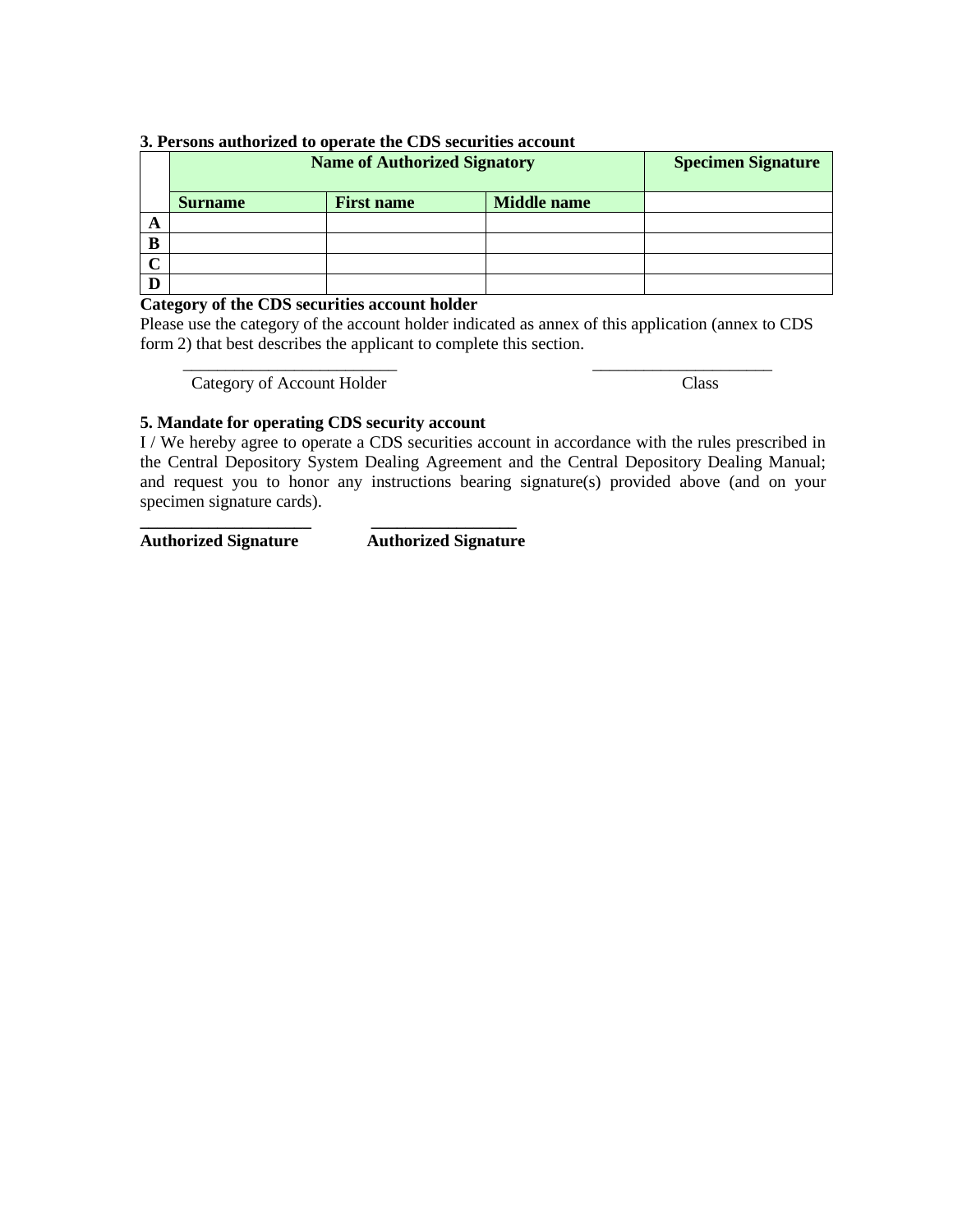|                         | <b>Category of Account holder</b>   | <b>Class</b>                                    |
|-------------------------|-------------------------------------|-------------------------------------------------|
| $\mathbf{1}$            | <b>Bank of Tanzania Code</b>        | <b>Bank of Tanzania</b>                         |
|                         |                                     | <b>BOT</b> special Funds                        |
| $\overline{2}$          | Government Agencies                 | <b>Central Government</b>                       |
|                         |                                     | <b>Government of Zanzibar</b>                   |
|                         |                                     | <b>Local Government</b>                         |
|                         |                                     | <b>Parastatals</b>                              |
| 3                       | <b>Banks</b>                        | <b>Non-Banks Financial Institution</b>          |
|                         |                                     | Regional Banks                                  |
|                         |                                     | Community banks                                 |
|                         |                                     | <b>Deposit Money Banks</b>                      |
| $\overline{\mathbf{4}}$ | <b>Trust Companies</b>              | <b>Pensions Fund</b>                            |
|                         |                                     | <b>Provident Fund</b>                           |
|                         |                                     | <b>Trust Fund</b>                               |
|                         |                                     | <b>Social Security Regulatory Authority</b>     |
| 5                       | <b>Insurance Companies</b>          | <b>Commissioner of Insurance</b>                |
|                         |                                     | <b>Insurance Company</b>                        |
|                         |                                     | <b>Insurance Broker</b>                         |
| 6                       | <b>Other Financial Institutions</b> | <b>Credit Institution</b>                       |
|                         |                                     | <b>Bureau De Change</b>                         |
| 7                       | Market Intermediaries               | Authorized Dealer                               |
|                         |                                     | <b>Capital Markets and Securities Authority</b> |
|                         |                                     | Dar es Salaam Stock Exchange                    |
|                         |                                     | Mortgage Finance Company                        |
|                         |                                     | <b>Broker</b>                                   |
| 8                       | Individuals                         | Individual                                      |
| 9                       | Others                              | Manufacturing Firm                              |
|                         |                                     | <b>Commercial Enterprise</b>                    |
|                         |                                     | Non-Government Organization                     |
|                         |                                     | Social Group                                    |
|                         |                                     | Religious Group                                 |
|                         |                                     | <b>Educational Group</b>                        |
|                         |                                     | Micro-Finance Institution                       |
|                         |                                     | Co-operative                                    |
|                         |                                     | <b>Other Official Entities</b>                  |
|                         |                                     | <b>Medical Heath Schemes</b>                    |
|                         |                                     | Professional Organization                       |
|                         |                                     | <b>Health Institution</b>                       |

 **Annex to CDS Form 2 Account Holder Categories Information Sheet**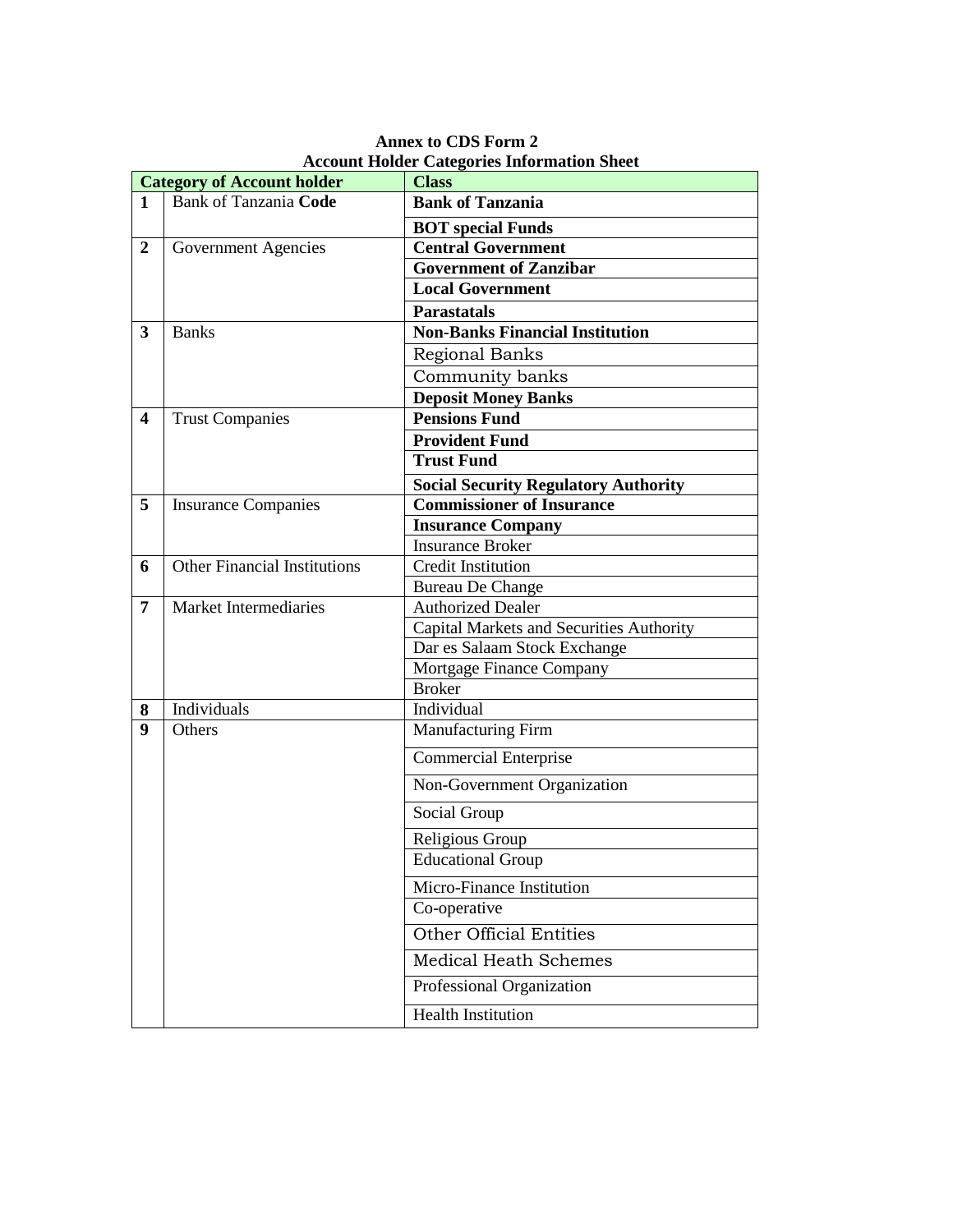

**Attachment to CDS Form 02**

 **SPECIMEN SIGNATURE CARD**

(To be submitted in duplicate and delivered to the Manager Domestic Markets)

| <b>AFFIX</b><br>PHOTOGRAPH 1<br><b>HERE</b> | <b>Manager Domestic Markets</b><br><b>Bank of Tanzania</b><br>Date:<br>I the undersigned hereby request to open a CDS securities account in the<br>name                                                                                         |
|---------------------------------------------|-------------------------------------------------------------------------------------------------------------------------------------------------------------------------------------------------------------------------------------------------|
| <b>AFFIX</b><br>PHOTOGRAPH 2<br><b>HERE</b> | I/We hereunder agree to conform to the rules governing the CDS<br>securities account within the Central Depository System Dealing Service.<br>The specimen signature(s) for person(s) who may be given the mandate<br>to sign on my behalf are: |
| <b>AFFIX</b><br>PHOTOGRAPH 3<br><b>HERE</b> | <b>SIGNATORIES: FULL NAME</b><br><b>SIGNATURE</b><br>1.<br>2.<br>3.<br>4.                                                                                                                                                                       |
| <b>AFFIX</b><br><b>PHOTOGRAPH</b><br>4 HERE | The specimen card is returned herewith by the applicant of the CDS<br>securities account indicated on CDS Form 2<br>Yours faithfully<br>(Signature) (Signature)                                                                                 |